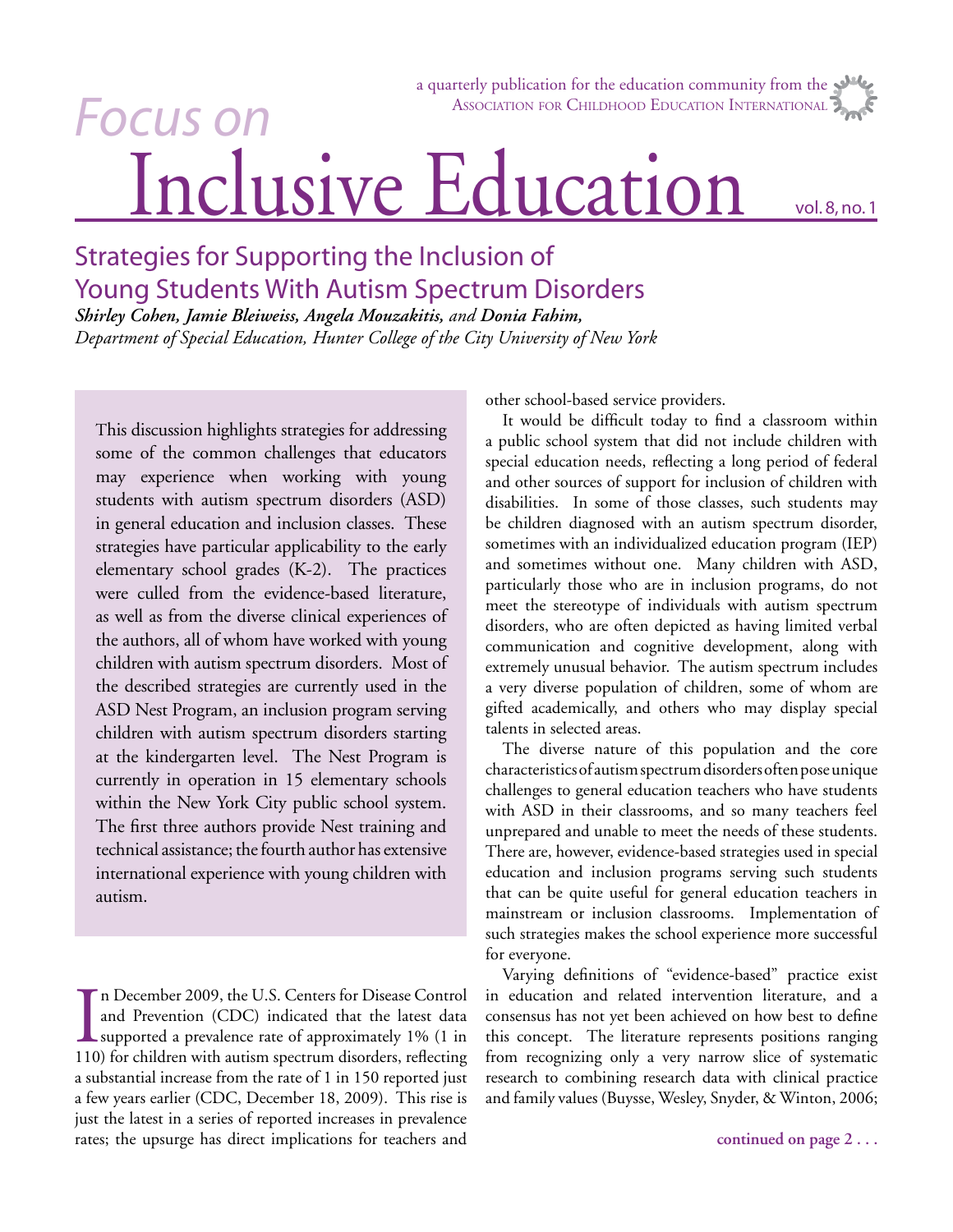# Focus on Inclusive Education

EDITORS: Deborah Hess *Wright State University* Kathleen Burriss *Middle Tennessee State University*

*Focus on Inclusive Education* is published quarterly by the Association for Childhood Education International, 17904 Georgia Ave., Ste. 215, Olney, MD 20832.

Articles published in ACEI's Focus Quarterlies are peer-reviewed at the determination of the field editor. Articles published in *Focus on Inclusive Education* represent the views of the authors and do not necessarily reflect positions taken by the Association for Childhood Education International.

Copyright © 2010 by the Association for Childhood Education International. No permission is needed to reproduce materials for education purposes.

ACEI EXECUTIVE BOARD: Jim Hoot, *President* Debora Wisneski, *President Elect* Suzanne Winter, *Vice President: Infancy/Early Childhood* Vidya Thirumurthy, *Secretary* James Kirylo, *Treasurer* Kathleen Fite, *Member-at-Large* Christine Chen, *Member-at-Large* Jane Lim, *Emerging Educator Representative* Loren Meinke, *Presidents' Council Representative* Diane P. Whitehead, *Ex Officio Member* 

ACEI HEADQUARTERS STAFF: Diane Whitehead, *Executive Director* Anne Watson Bauer, *Editor/Director of Publications* Bruce Herzig, *Assistant Editor* Lisa Wenger, *Director of Conferences* Jana Pauldin, *Director of Chapter Development* Arlyn Elizee, *Director of Programs and Services* Yvette Murphy, *Director of Advocacy and Outreach*

Bright Futures for Every Child, Every Nation

#### . . . **continued from page 1**

Dollaghan, 2007; Dunst, 2009; Reichow, Volkmar, & Cicchetti, 2008; Twachtman-Cullen, 2009). For this discussion, the definition used reflects the view that evidencebased practice is founded on the best research about intervention currently available, and is informed or supplemented by clinical expertise.

# **SOME COMMON CHALLENGES IN TEACHING YOUNG CHILDREN WITH AUTISM SPECTRUM DISORDERS**

The challenges discussed below are not characteristic of all children with ASD. While the diagnostic features of autism—marked impairment in social interaction and communication skills, and restricted, repetitive, and stereotyped patterns of behavior, interests, and activities (American Psychiatric Association, 2000)—have received much attention in recent years, some of the associated features have not. The challenges to be described are characteristics commonly associated with autism spectrum disorders; these characteristics often strongly impact the functioning of students with ASD in inclusion settings and include:

- Fear of new situations and change: "I don't want to do that."
- Inflexibility: "That's not the way you're supposed to do it."
- Slow processing and responding: "I'm not finished."
- Sensory overload: "It hurts my ears."
- Limited understanding of social expectations: (Teacher) "You're sitting too close to John; it's making him unhappy. Give him more space."

These behaviors are common examples of what teachers may see and hear when they work with students with autism spectrum disorders. What teachers often do not recognize, however, is the underlying confusion and anxiety that may be experienced by these young children. This feeling of fear even affects those children who speak in a facile manner, masking their perception of the environment as an ever-changing world of inexplicable events, people, and expectations. This is particularly true of children in the early school years, when they move from in-home programs or small preschool classes to the much larger world of elementary schools and to classrooms with many more children and rules.

#### **ADDRESSING THE CHALLENGES**

The described strategies have been used in ASD Nest classes in early elementary school grades in 15 schools within the New York City public school system. The ASD Nest is an inclusion program designed to serve students with ASD who, with supports and modifications aligned with their special needs, can meet district grade standards. Preliminary Nest Program data provide evidence of effectiveness in addressing parental concerns with successful social, behavioral, and academic outcomes (Koenig, Bleiweiss, Brennan, Cohen, & Siegel, 2009).

# **FEAR OF NEW SITUATIONS AND CHANGES**

"Change is one of the most frequent sources of distress for students with ASD, often resulting in intense displays of negative emotion or behaviors . . ." (Gray, 2010, p. 42).

Matthew is a bright child with an autism spectrum disorder. At the beginning of his preschool experience in a group with 12 other children, Matthew had had occasional "meltdowns"—periods when he appeared unable to cope with situations and cried inconsolably, refused to engage in any other activities, and withdrew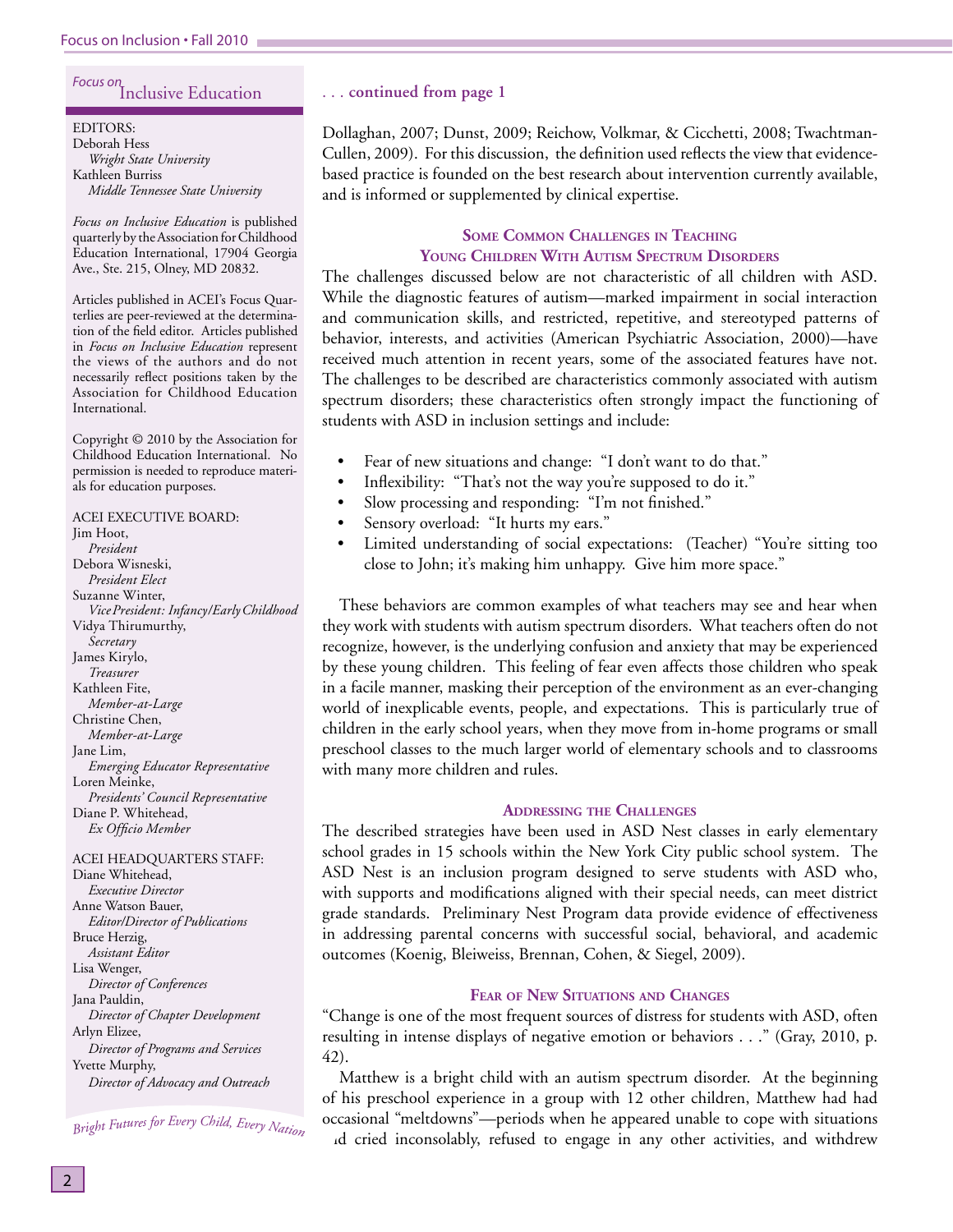into "hiding places." However, these episodes decreased in frequency and intensity after Matthew became familiar with the preschool classroom and activities, and the episodes virtually disappeared a few weeks after. Matthew liked going to his preschool program and was generally happy there. After he turned 5 years old, Matthew entered a public school kindergarten class. He now had a new teacher and assistant, 20 new classmates, a new physical environment, and new rules to follow. Every day, Matthew came home from school upset; he also had frequent meltdowns in school. A meeting between his mother and teacher did not lead to a plan to improve the situation. After more than six weeks of witnessing her son's daily unhappiness, stress, and reluctance to go to school, Matthew's mother decided that she needed to move Matthew to a special education (non-public) school. Sadly, an opportunity for inclusion was lost. What could have been done to reduce Matthew's meltdowns and general state of unhappiness and stress in school? Had his teacher recognized the confusion and fear created in Matthew by new situations and changes, she could have used preventive measures.

#### *Strategy:*

# *Priming the Child for School Experiences*

Priming, a strategy with a strong research base, is widely used in programs serving students with ASD and is a way of preparing a child for new experiences. Priming prepares children for unexpected changes by exposure to elements of these potential challenges, but rehearsed in relaxed conditions. Priming can be a powerful tool for helping children with ASD cope more effectively with various stressors encountered in school (Koegel, Koegel, Frea, & Green-Hopkins, 2003). Matthew could have been primed for his kindergarten experience if he had been given the chance to meet the teachers prior to the addition of other students. He could have become somewhat familiar with the physical environment and examined the play materials in the room, choosing some to use either by himself or with a teacher, and leaving with a borrowed item he appeared to like. Matthew also could have begun kindergarten with a shortened day so that he would not have had to adjust to over five hours of new experiences all at once.

 Once in the class, Matthew could have been primed each time a new activity or routine was introduced to the group. This might have involved having a staff member provide Matthew with an opportunity to become familiar with the new experience or procedure individually; the priming takes place before the whole class is expected to participate. Depending on the nature of the experience, Mathew could have previewed new materials, observed the teacher model a new procedure, role-played a change in a routine, or participated with the teacher in writing a brief story about a change that would take place soon. These relatively simple priming strategies can be tremendously beneficial for easing some of the difficulties facing many young children with ASDs, particularly early on in the school year.

#### *Strategy:*

## *Creating an Understandable Environment*

It is often much easier for a child with ASD to understand what he should do when the areas are clearly demarcated and the planned activities are clearly described in advance. Confusion and anxiety reign for children with ASD when the physical arrangement of the room changes frequently, when the room is cluttered, when routines are not well-delineated and practiced, and when children do not know what will come next. While this is true for all young children, it matters much more when a child has an autism spectrum disorder.

Daily class schedules, whether using pictures or written words, or a combination of the two, can help organize the life space of the student with ASD (Mesibov & Shea, 2008). By enhancing predictability about upcoming events and activities, schedules reduce the anxiety and distress often associated with uncertainty about what is going to happen next and when other activities will occur. While daily class schedules are used in many early childhood classes, the daily schedule may only be referred to once at the beginning of the morning and then ignored for the rest of the day. For children with autism spectrum disorders, it is often helpful to present the daily schedule in smaller chunks (such as a morning schedule of activities) and, later in the day, present the afternoon schedule, with the schedule being kept readily available for children to inspect, and/or revisiting the schedule at the end of each activity. In addition, some children with ASD may benefit from an individual schedule that they can keep with them (Mesibov, Browder, & Kirkland, 2002). Such a schedule reflects individual variations (e.g., a session with a speech or occupational therapist). Other visual organizers (e.g., visual timers and picture-word signs illustrating the sequence of steps for carrying out a task) also may help to support the functioning of young children with ASD. The organizers can be useful to other students as well.

#### **REDUCING INFLEXIBILITY**

"Flexibility of thinking is a highly important ability that is often—to the detriment of the child—omitted as a teachable skill on a child's IEP. . . . Parents and teachers need to give it more attention" (Grandin & Barron, 2005, p. 123).

"Everything changes," said David, a 6-year-old boy as he questioned me about what I ("Ms. Cohen") was doing in his classroom when it was not my day to be there. David's words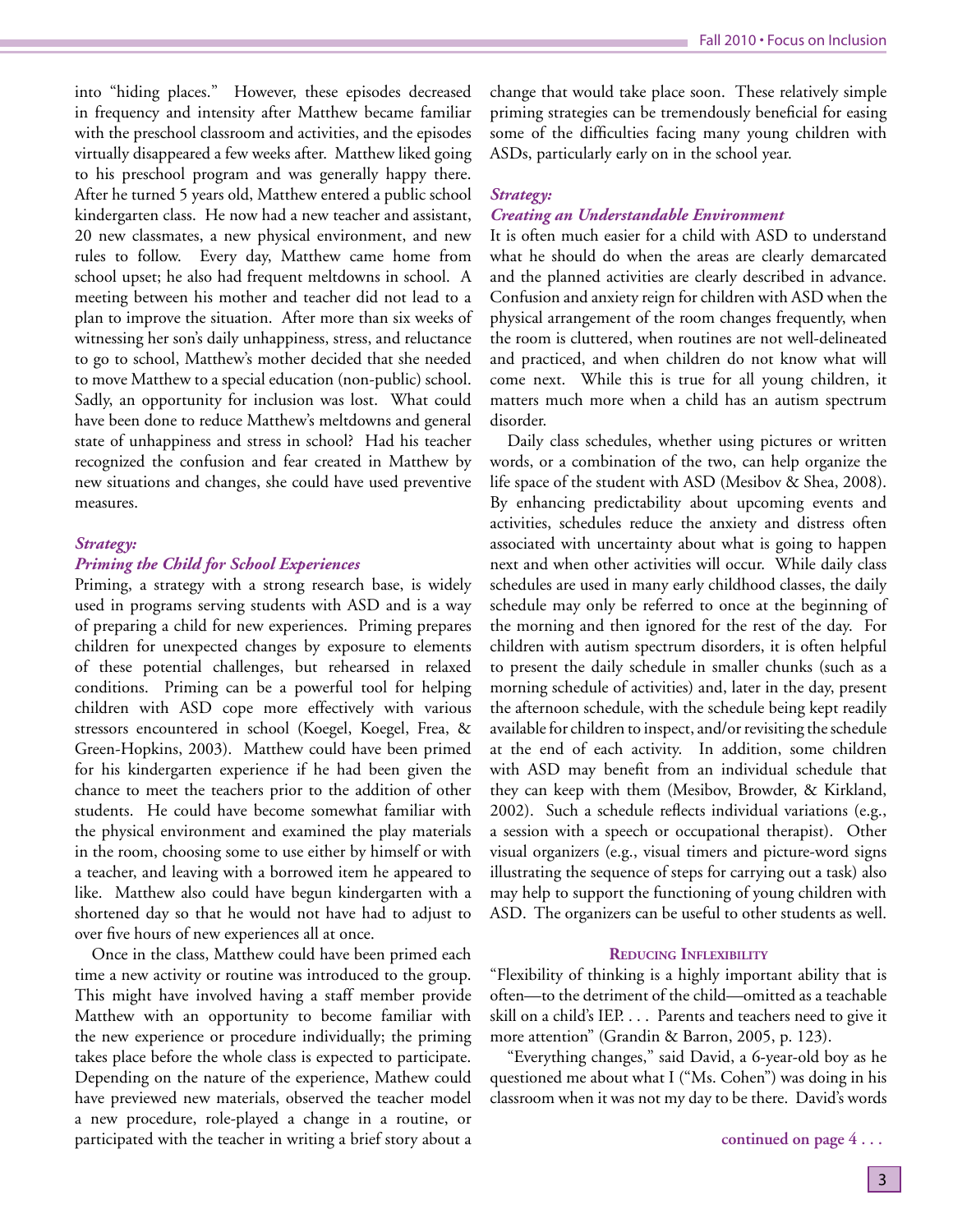#### . . . **continued from page 3**

reflected his unhappiness at the complexity of his life and the unease he experienced in reaction to changes in his familiar schedules and routines. He clearly wanted everything to stay the same, and he wanted me to go away and come back on the day when he expected me to be there.

Children with ASD often have a strong need for sameness. Inflexibility or rigidity is a reflection of individuals who are trying to make sense of their worlds and reduce the anxiety they experience, often on a daily basis. Rigidity is one of the most impeding characteristics of children with ASD. It frequently leads to tantrums and meltdowns that put stress on teachers and parents. Lessening the grip of this characteristic can lead to a major improvement in the functioning of children with autism spectrum disorders.

#### *Strategy:*

#### *How Else Can We Do That?*

Once students are comfortable with the classroom and their teachers, a way to work on the goal of helping them become more flexible is to make it a practice to teach more than one way of doing tasks and solving problems. "How else could we do this?" and "Let's find another way to do that" could become useful mantras to be included in many learning experiences for the benefit of all students. A teacher might comment, "Sometimes we will do it this way and sometimes we do it that way," or state, "It's good to be able to do things in different ways." Other versions of this idea might include creating variants of a familiar game or new ways of using materials, or funny word games, such as "Unexpected Labels" (Gutstein & Sheely, 2002, p. 47), in which common objects are given different names. Such activities are introduced cautiously, with children being primed for them. For particularly inflexible children, provide the option of just watching and listening at first or being given the role of supplying the correct name after a made-up name has been created. "Yes, David, that is really a hat, but we are playing a game now; we are making up new names for fun. Do you want to make up a new name for the doll's shoe, just for fun?"

It is also important to avoid reinforcing the inflexibility of children with ASD and recognize when you are in danger of doing so. The daily class schedule could contribute to such rigidity, which is why we recommend introducing the concept of a surprise activity into the schedule on varying days and times, once or twice a week. At first, the surprise activity should always be something the children particularly enjoy; later, it can be an activity that is regularly in their schedule but is varied slightly. The children also should be primed for changes in the schedule that are likely to be challenging (e.g., a fire drill or assembly program).

#### **DEALING WITH CHILDREN'S DELAYED RESPONDING**

It is not uncommon for a teacher to conclude that a child with ASD was not paying attention or did not grasp a concept. For example, after having just introduced material, the teacher asks a question and does not receive a response. The teacher may then go on to another child or topic, only to have the first child answer her question a minute or so later. David was one such child. His kindergarten teacher had taught the concepts of "before" and "after" in relation to the days of the week, using a chart that listed the days vertically. David kept staring at the chart after the teacher ended the lesson and directed the children to another activity. A few seconds later he called out the correct days before and after the current day and explained his response by saying, "Up is before and down is after." David was problem solving in his own way, looking for a strategy or rule that fit this new learning experience, but he needed some extra time to process what he was asked to do and figure out a way of doing it.

#### *Strategy:*

# *Recognizing and Meeting the Need for Extra Processing Time*

The first step in helping a child who sometimes needs more time to process what is expected and formulate a response is to recognize the need for extra time. This need is fairly common in children with ASD; this need has to be addressed without damage to the child as a member of the group. Teachers can devise several ways to do this.

Priming is a useful strategy for this purpose, with the child being called on during group instructional activities only after he has had an earlier opportunity on an individual basis to become familiar with the content and/or process involved in answering the question.

Another useful strategy is to alert the child to a question he will be asked to answer later, and to direct him to think about it until he is ready to answer. When he is ready to answer, he indicates so and then is called on.

A third strategy is to note how much extra time a child usually needs to respond appropriately to different types of questions; adequate time is provided if it does not significantly interfere with the group. In most instances, only a few additional seconds of extra processing time are needed. In some classrooms, the teacher and child can share this need for extra processing time with the other students; peers will be asked to cooperate by giving the child extra quiet time to think through responses.

When a child needs more time than is feasible to provide in a group activity, she can be provided alternatives. For example, she can answer the question later, choose a classmate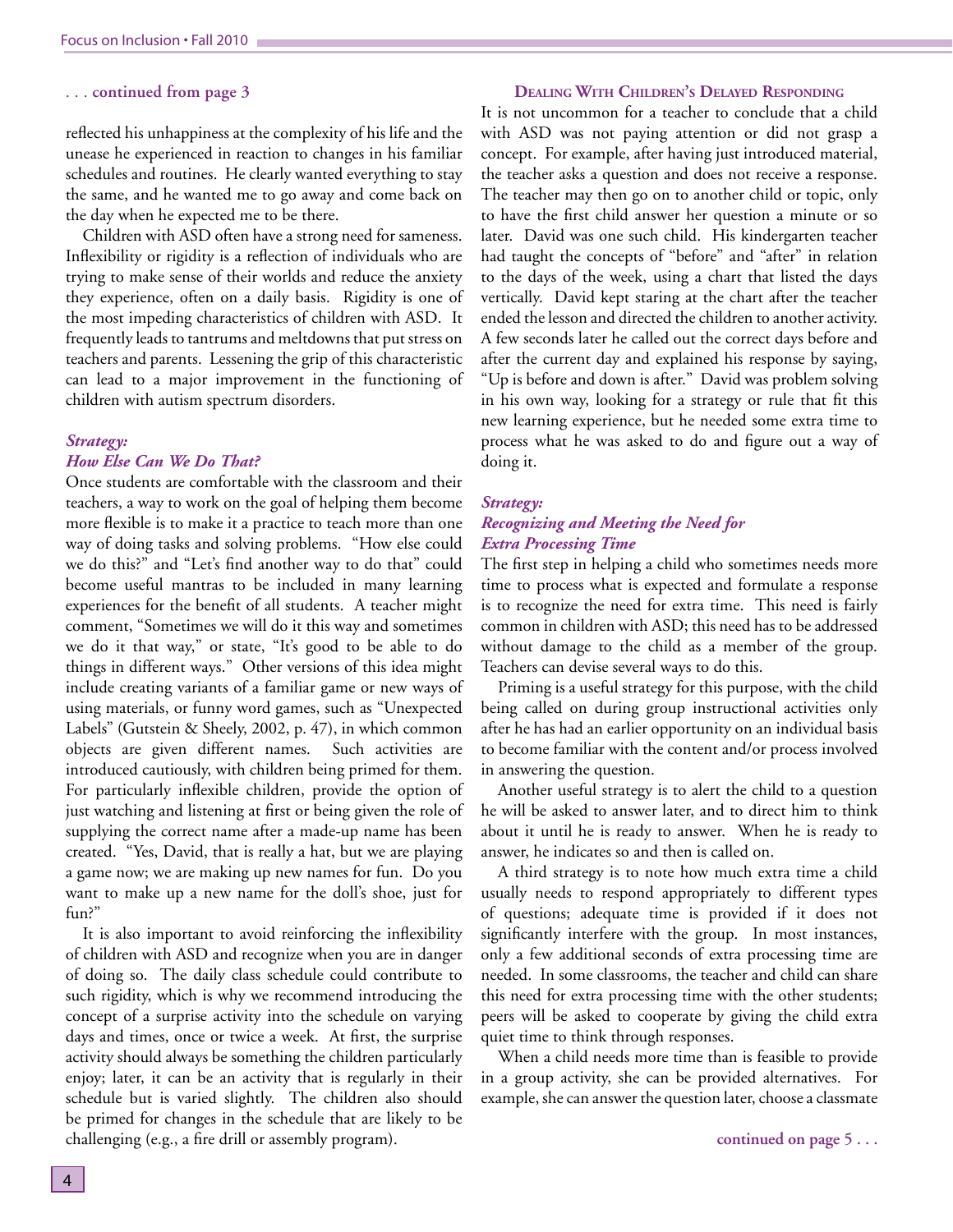#### . . . **continued from page 4**

to answer the question, or answer a different question. Once the teacher knows the child well, she can thoughtfully select the types of questions that she is unlikely to need much, if any, extra time to answer.

# **REDUCING SENSORY OVERLOAD**

"When the senses are distorted, the child's true potential will never be discovered. He'll always be seen as incapable, when in fact, he's just expending all his energy trying to deal with the invasive world around him" (Grandin, 2008, p. 91).

Unusual response to sensory stimuli, such as oversensitivity to sounds or to being touched and exaggerated reactions to light, are associated features of autistic disorder (American Psychiatric Association, 2000). Reflections of such responses can be seen when, in noisy settings, children cover their ears as if in pain, often close their eyes or squint in rooms with bright or fluorescent lighting, and become upset when touched even lightly. A recent meta-analysis of studies on sensory modulation symptoms in individuals with ASD found a significant difference between ASD and typical comparison groups, with the presence of sensory symptoms higher in the group with autism spectrum disorders. The largest difference in total symptoms and in over-responsivity, in particular, was found in studies including children ages 6 to 9 years of age (Ben-Sasson et al., 2009).

#### *Strategy:*

# *Reducing High Levels of Stimuli Likely To Produce Sensory Overload*

Teachers can help such children by recognizing that stress, avoidance, and interfering behavior may be triggered by high levels of noise, by a highly stimulating visual environment, and by certain tactile experiences. The first step to pursue in preventing sensory overload is to examine the classroom and other environments that the children are exposed to throughout their school day. In this way, teachers can identify and modify unnecessary intense sensory stimuli. Classroom adaptations include: shutting off some of the fluorescent overhead lighting, closing the blinds on sunny days, and modulating children's and teachers' voices. Additionally, leaving adequate space around the child with tactile hypersensitivity reduces the chance the child will be jostled. Occupational therapists can recommend additional accommodations for students with tactile hypersensitivity. The Incredible 5-Point Scale (Buron & Curtis, 2003) presents a useful visual tool for teaching voice modulation and maintenance of voice levels. For some children, it is useful to have earphones readily accessible when noise levels become unbearable or interfere with concentration. Additionally, creating a quiet, set-off area, to which a child can withdraw for a short period of time when becoming overwhelmed, may significantly reduce interfering behaviors, such as meltdowns.

#### *Strategy:*

#### *Teaching Children To Manage Sensory Overload*

Children can be taught to recognize when they are becoming overwhelmed by a high level of sensory input and taught what to do to cope with such situations. A child who cannot concentrate on challenging activities because of noise can be taught to put on earphones. A child who needs a break from the stimulation of a rather lengthy whole-group activity with other children in close proximity can be taught to ask for a break to retreat to a set-off area for a short period of quiet activity.

**IMPROVING SOCIAL UNDERSTANDING AND SOCIAL SKILLS** 

Typically developing children usually acquire an understanding of social expectations with a minimum of direct instruction in school; they intuit such unwritten rules from the behavior of adults, older siblings, and peers whom they observe. The opposite is true of most children with ASD, who may require explicit instruction to acquire an understanding of socially appropriate behavior in different situations. They may, for example, not understand when and how to appropriately greet other children, familiar adults, and adults they do not know. Other common difficulties include: not knowing what amount of physical closeness or distancing is appropriate when interacting with different people in different settings and situations, not knowing how to make play bids that other children will recognize as such, and not knowing how to appropriately engage in turn-taking and cooperative play. Some students may not understand when or why a teacher is upset with them. One contributing factor for the delay in acquiring socially expected behavior is that children with ASD often have difficulty "reading" such nonverbal communications as facial expressions, tone of voice, and gestures. This, in turn, can affect desirable outcomes, such as the development of friendships. In a meta-analysis of school-based social skills interventions for children with ASD, Bellini, Peters, Benner, and Hopf (2007) found that, overall, such interventions had fairly low levels of effectiveness; however, interventions implemented in the child's classroom had significantly better effects than interventions taking place outside the classroom. These data highlight the important role that classroom experiences can play in improving the social skills of children with ASD.

A number of curriculum manuals have been published in recent years focusing on teaching children with ASD socially appropriate behavior (e.g., Baker, 2003; Bellini, 2006; Gray, 2000; Myles, Trautman, & Schelvan, 2004). These manuals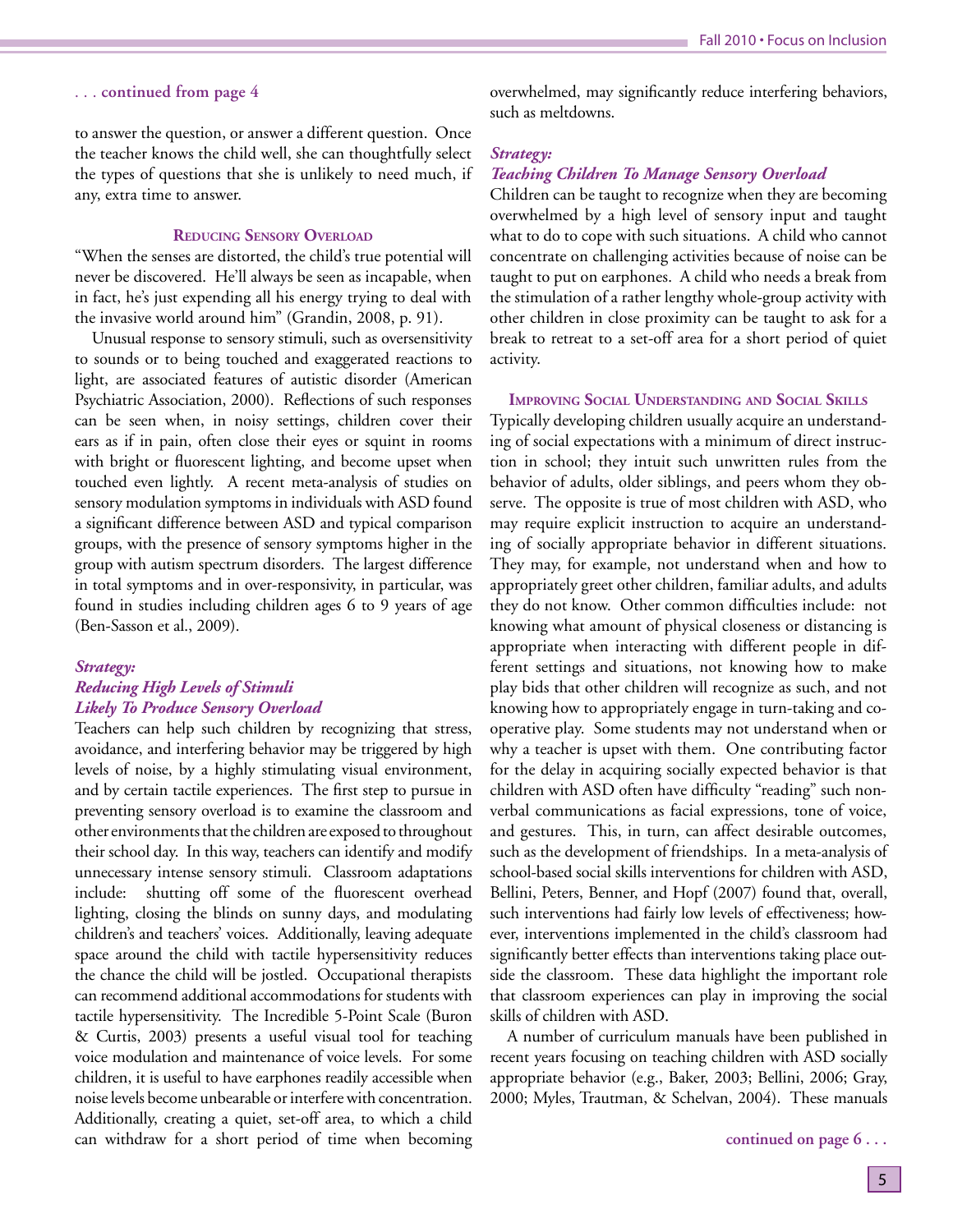use different approaches and strategies to meet their goals. Social Stories™, a particular type of social narrative created by Carol Gray (Gray, 2000), demonstrates a consistent evidence-based strategy (Delano & Snell, 2006; Quirmbach, Lincoln, Feinberg-Gizzo, Ingersoll, & Andrews, 2009; Scattone, Tingstrom, & Wilczynski, 2006), and is a cognitive approach focused on developing understanding of expected social behavior in various situations often encountered in school and in the community. The premise of social stories is that children with ASD display inappropriate behavior in some social situations because they do not predict appropriate behavior in particular situations. Once those expectations are clarified, children will usually strive to act accordingly. Thus, these stories aim to enhance the child's understanding of social situations by providing key social information (including others' expectations and perspectives).

#### *Strategy:*

# *Use of a Cognitive-Behavioral Approach to the Teaching of Social Skills*

Baker's cognitive-behavioral approach (2003) aims at teaching social rules that will help the child with ASD function in a more socially acceptable way. The premise is that children not only lack understanding of appropriate social behavior, but also lack the necessary skills for implementing such behavior. Therefore, this approach focuses heavily on skill development. One of Baker's skill lessons is "Don't Be a Space Invader" (pp. 78-79). This lesson was designed to teach appropriate physical distance from others. The message "Stand at least an arm's length away. Don't get too close." is presented with an illustration of cartoon-like stick figures displaying appropriate and inappropriate distancing. Each skill is taught through a specified sequence (didactic instruction, modeling, and roleplay). Suggested activities for practicing each skill are provided.

#### *Strategy:*

*Teaching Social Skills Through Activities for All Students* This approach, as exemplified by the work of Paula Kluth (2003), favors less explicit instruction focused on the child with ASD and less intrusion into the natural classroom process. In contrast to the more behavioral approach of Baker, Kluth teaches compliment-giving through classwide activities—for example, setting up a compliment box in the classroom, then picking some students to read the compliments and selecting one or two students to be given compliments by five other students at the end of each day (p. 95). Teaching children to give compliments serves a dual purpose as it contributes to the development of positive social relationships and facilitates supportive communications toward children with ASD from their classmates, a necessary ingredient in successful inclusion. Kluth created a classroom community with many opportunities for connection and interaction in which supports and adaptations for the child with ASD could be made naturally.

#### **CONCLUSION**

The reported increase in the prevalence of autism spectrum disorders is likely to result in increased numbers of children with ASD in inclusive classroom settings. Teachers who understand the special challenges facing such students will be better equipped to prevent interference with the learning process for both those children and their classmates. Teachers who incorporate evidence-based strategies will likely experience improved success in meeting the needs of their students.

## **References**

American Psychiatric Association. (2000). *Diagnostic and statistical manual of mental disorders* (4th ed., text rev.). Washington, DC: Author.

### **Additional Practices To Support Social Understanding and Relationships**

- Encourage children to communicate their confusion about behavioral expectations as they arise in different social situations (e.g., "Where am I supposed to go?" "What am I supposed to do?") and take the time to provide clarification on the spot, providing further activities to support understanding and skills as soon as is feasible.
- Dramatic play is a powerful tool for practicing social roles and relationships, but for some children with ASD, the reciprocal social interactions involved in spontaneous dramatic play with peers is an overwhelming challenge (Wolfberg, 2003). Such children need a "jump start" with this process. One way to do this is to have a teacher and the child with ASD engage in two-character dramatic play based on common themes. The teacher coaches the child in his or her role as needed, and with the two roles later being reversed. After such practice, the child may be ready to engage in these play themes with one other child. At this point, supported practice in role play with three characters in the theme could prepare the child for dramatic play with two peers.